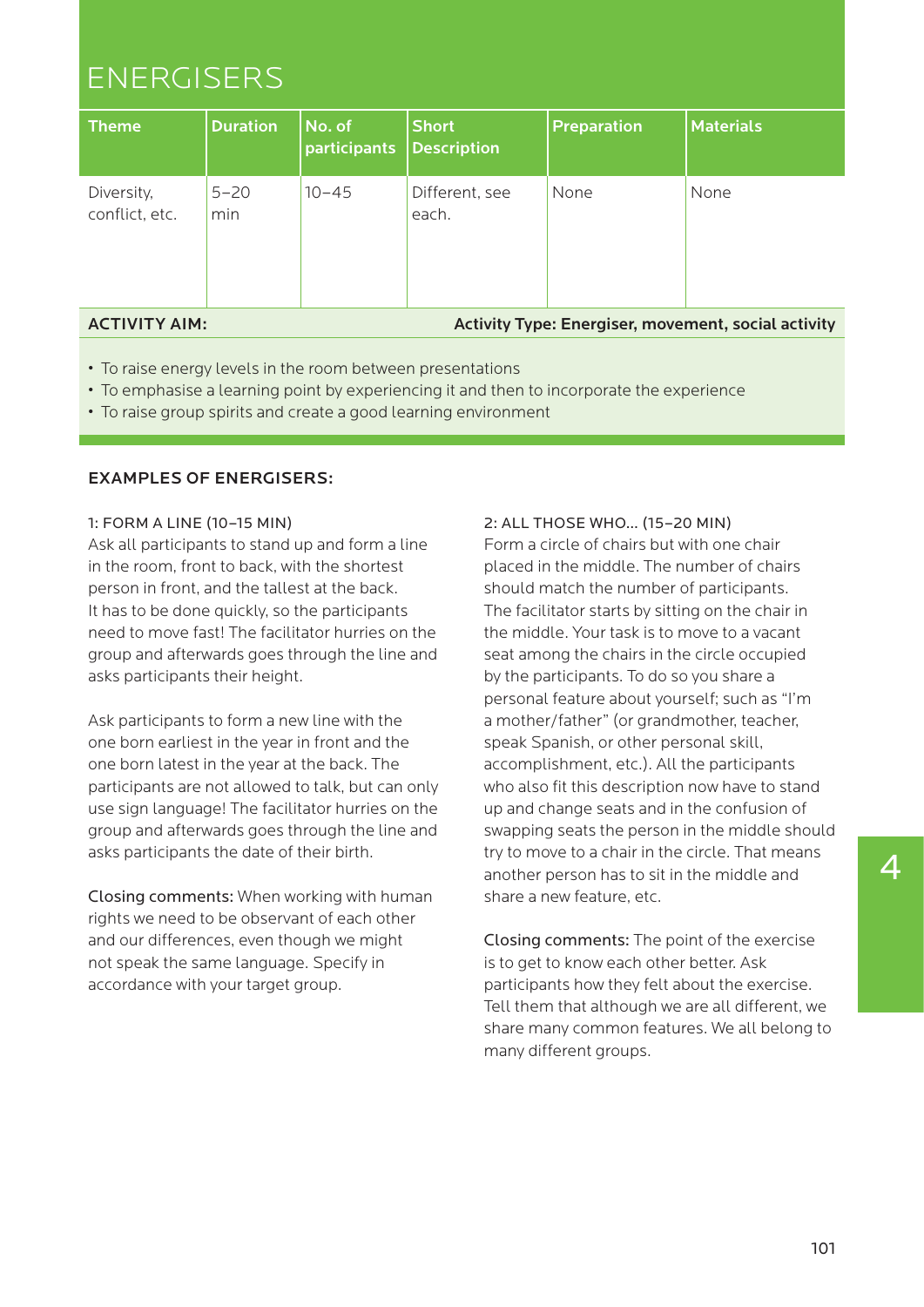### 3. FIST FIGHT (8–10 MIN)

Ask participants to stand up and get into pairs facing each other. Ask one person in each pair to close his/her hand tight in a fist. Ask the other person to try to open the fist using any means they can think of. After a while ask them to change roles.

Closing comments: Ask the whole group whether anyone succeeded in opening the other persons' hand. If they did, ask them to explain how. Tell them that most of them probably have tried to use force to open the hand of the other person. This is something we sometimes do without even thinking. But did anyone try just to ask: 'Would you be so kind as to open your hand? 'Many conflicts could be avoided if we simply thought about the measures we use, and how we choose to use them. Contact with each other, and with human rights should be as gentle as possible.

# 4. GYMNASTICS (5–10 MIN)

Ask participants to stand up and guide them through a short gym and stretching class: reach for the sky and remember all those wonderful new ideas you got today. Touch your toes and think about how you have used your experiences and knowledge today. Stretch to the left and remember what you have learned from that person today, stretch to the right – yes that person also taught you something. Roll your shoulders forwards, roll your shoulders backwards. Roll your head to the left, roll your head to the right. If culturally acceptable ask participants to give each other a shoulder massage in pairs, or in a line or a circle. You can end the session by asking all participants to stand in a circle, reach out their right hand, pat their neighbour's shoulder and say: 'well done! Thank you for nice session!'

# 5. DANCE YOUR TRADITIONAL DANCE (15–20 MIN)

If you have a group of people with many different ethnic origins you can ask them to show the rest of the group how they dance where they come from. They can also choose one person from another country and teach them a traditional dance, and then later present this. Alternatively, everyone could be taught the dance.

Closing comments: Observing eachothers different dance traditions reminds us of the cultural diversity of the group at the same time as it teaches us something about the participant dancing, and his or her cultural background.

### 6. SING YOUR NATIONAL ANTHEM (5 MIN)

You could also ask all the participants to stand up and sing the first verse of their national anthem – at the same time! If the participants are from the same country you can ask them to sing their favourite song at the same time. It might sound horrible but it has a very energising effect

Closing comments: Even though we come from many different countries we aren't that different from one another. Our music and languages might be quite different but there are many similar tones and structures.